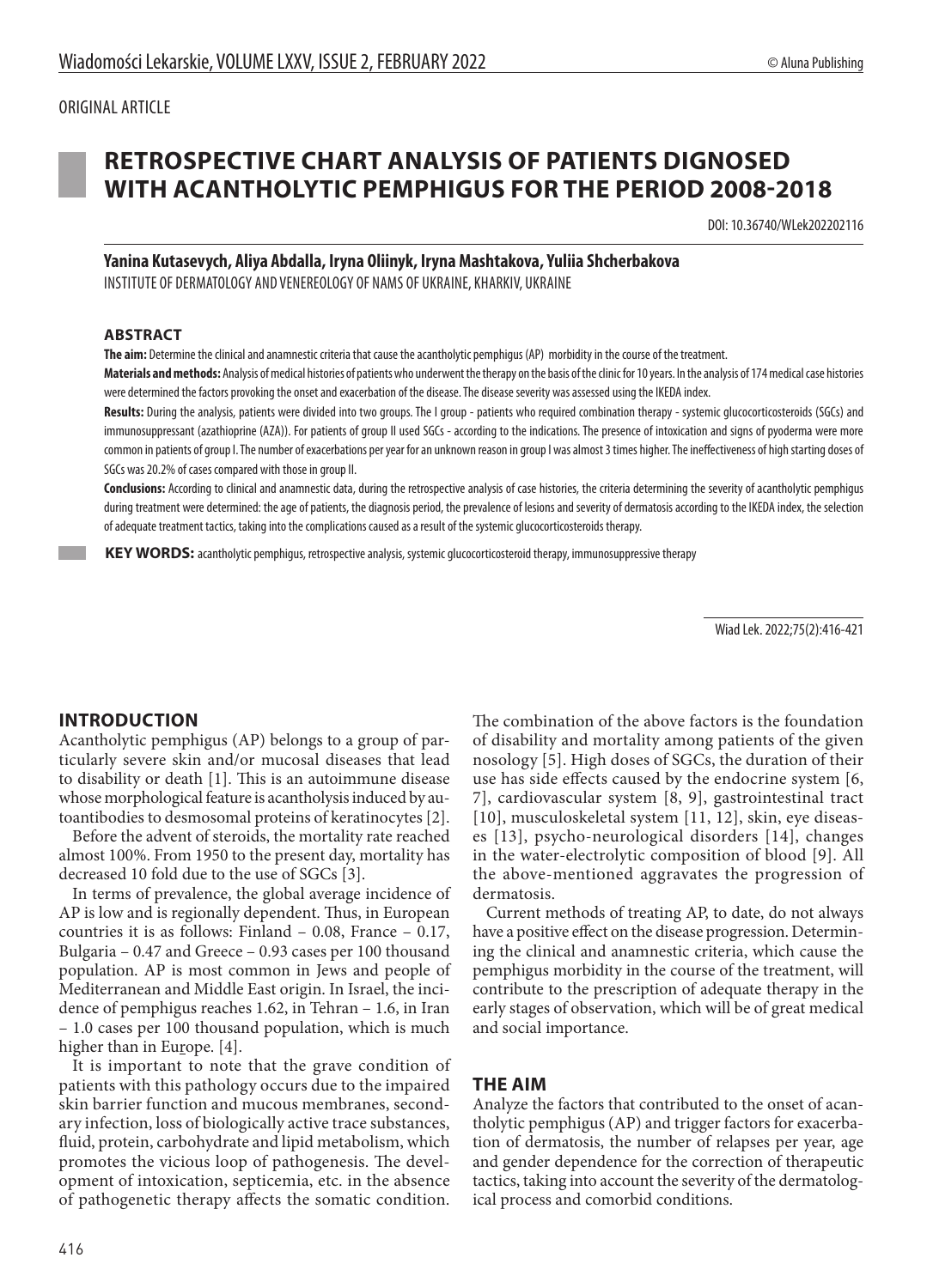

**Fig. 1.** Clinical forms of group I **Fig. 2.** Clinical forms of group II

# **MATERIALS AND METHODS**

A retrospective analysis of the archival material of medical histories of patients diagnosed with AP who were treated in the dermatological department of the SE "IDV OF NAMS of UKRAINE" in Kharkiv for 10 years (period 2008 - 2018) was conducted.

In the analysis of 174 medical case histories, they determined the factors provoking the onset and exacerbation of the disease; the disease duration at the time of hospitalization in the clinic and the timing of diagnosing the AP since the onset of primary rash; recorded the primary location of the rash, analyzed the previously established diagnoses; the therapy assigned based on these diagnoses; the specialists consulted by patients in the first instance; assessed the general condition of patients at the time of hospitalization; took into account the starting dose of SGCs depending on the dermatosis severity; determined the number of exacerbations per year, the cause of their occurrence and the dose of SGCs that triggered exacerbations.

The disease severity was assessed using the IKEDA index [15]. The following parameters were studied: the area of skin lesions, the presence or absence of rashes on the mucous membranes, the severity of Nikolskyi's symptom and the number of new vesicles caused per day. Each of the parameters was evaluated on a four-point scale from 0 to 3 points. The maximum value of the IKEDA index constitutes 12 points. The following forms of the disease were estimated by the sum of points: 12-8 points – severe form, 5-7 points – moderate form and <5 points - mild form [15, 16]. During the cytological examination, the acantholytic cells (AC) in smears taken from the vesicle bottom/erosion, namely their presence, number and morphological characteristics, taking into account the severity of dermatosis, were evaluated.

Thus, the initial dose of SGCs was specifically prescribed taking into account the severity, the weight, and the concomitant somatic pathology. In terms of prednisolone, the daily dose ranged from 160 to 45 mg. Patients with a severe course of disease received 160-100 mg/d, patents with a moderate course of disease received 100-60 mg/d, and those with a mild course were given 60-45 mg/d. Prefer-



ence was given to the combined method of administering medication, namely intramuscularly and orally each having different effect.

The results of bacteriological examination of the skin area affected by vesicles and/or erosions (for cause) were evaluated.

# **RESULTS**

In a retrospective analysis, 174 case histories of patients diagnosed with AP were divided into 2 groups according to treatment tactics. The first group had 104 case histories, where patients had received SGCs and AZA. The second group had 70 case histories in the treatment of which they used the SGCs therapy.

In the I group, patients according to anamnestic data in 93.3% of cases (97 out of 104) were diagnosed with PV, SP – in 5.8% of cases (6 out of 104) and PF in 0.9% of cases (1 out of 104) (Fig. 1A). The mean age of patients was  $50.8 \pm$ 1.3 (25 to 80 years). The ratio of women/men was 2/1. The average duration of the disease was  $5.8 \pm 0.4$  years. The term of establishing the diagnosis was  $6.7 \pm 0.2$  months (Fig. 2). Primary rash in almost 79% of cases (82 cases out of 104) was observed on the mucous membranes and the vermilion border, so patients received therapy from dentists for stomatitis of various origins and otorhinolaryngologists. For the treatment of seborrheic and allergic dermatitis, toxicoderma, family doctors prescribed systemic prolonged steroid drugs.

The cause of the disease onset was noted to be stress - 28.8% (in 30 cases out of 104), SARS – 24.0% (25 cases out of 104), dental treatment - 10.6% (11 cases out of 104). In 3.9% cases (4 of 104), the onset of dermatosis was associated with other factors (sun insolation, vaccination, chemotherapy for lymphocytic leukemia). It was not possible to establish the cause of the rash in 32.7% of patients (34 of 104) (Fig. 3).

At the time of hospitalization, patients of I group, by severity were distributed as follows: in 30.8% (32 out of 104) cases, severity was recorded (12-8 points according to the IKEDA index), in 52.9% cases (55 of 104) – moderate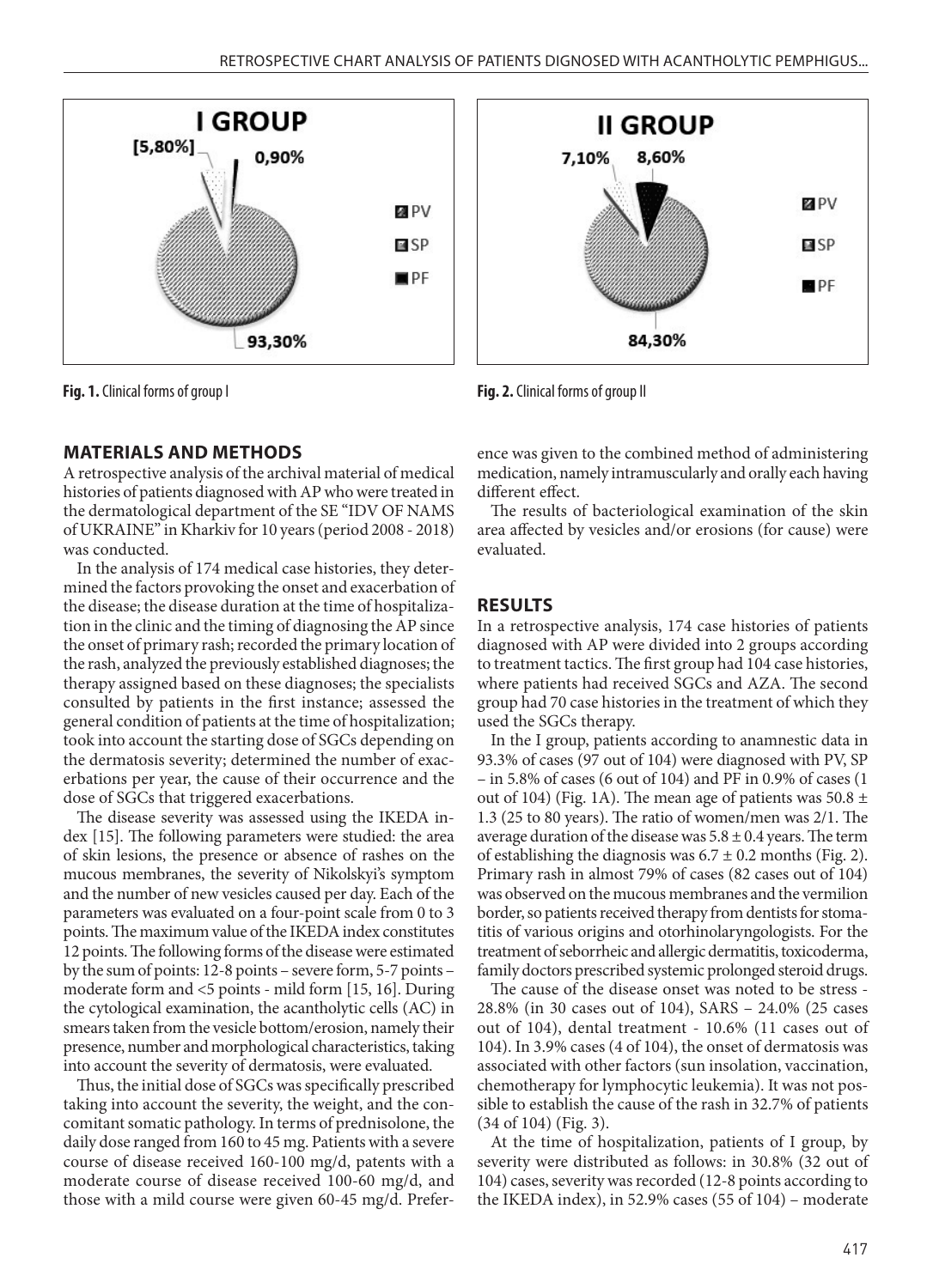







**Fig. 4.** Causes of dermatosis exacerbation in groups I and II



disease course (5-7 points) and mild disease course (<5 points) in 16.3% of cases (17 out of 104) (Fig. 4).

At cytological examination from the bottom of erosive surfaces in 62.5% of cases (65 out of 104) AСs were present. According to the analysis of cytological examination for identifying AСs, by severity it had the following form: in patients with a severe course of disease, AСs were revealed in almost 28.0% of cases (29 out of 104) that were located in layers. In 31.7% cases (33 out of 104) along with moderate severity of and in 2.9% (3 of 104) of mild cases.

Signs of pyoderma were observed in 59.6% (62 of 104) of cases: 16.3% (17 cases out of 104) – severe, 34.6% (36 cases out of 104) – moderate, 8.7% (9 cases out of 104) – mild.

The intoxication syndrome was diagnosed in 54.8% of cases (57 case histories out of 104): 15.4% (16 out of 104 cases) - patients with severity, 32.7% (34 out of 104 cases) – moderate severity and 6.7 % (7 out of 104 cases) – mild severity. Clinical manifestations of the intoxication syndrome were diagnosed in the form of chills and fever, muscle and joint pain, general weakness, subfebrile and febrile fever, the presence of hypotension and tachycardia, tachypnea, sleep disturbances. It was laboratory-confirmed by neutrophilic leukocytosis and increased ESR.

The starting dose of SGCs was 160-60 mg/d of SGCs depending on the distribution of the skin process, the patient's weight, and the available accompanying somatic pathology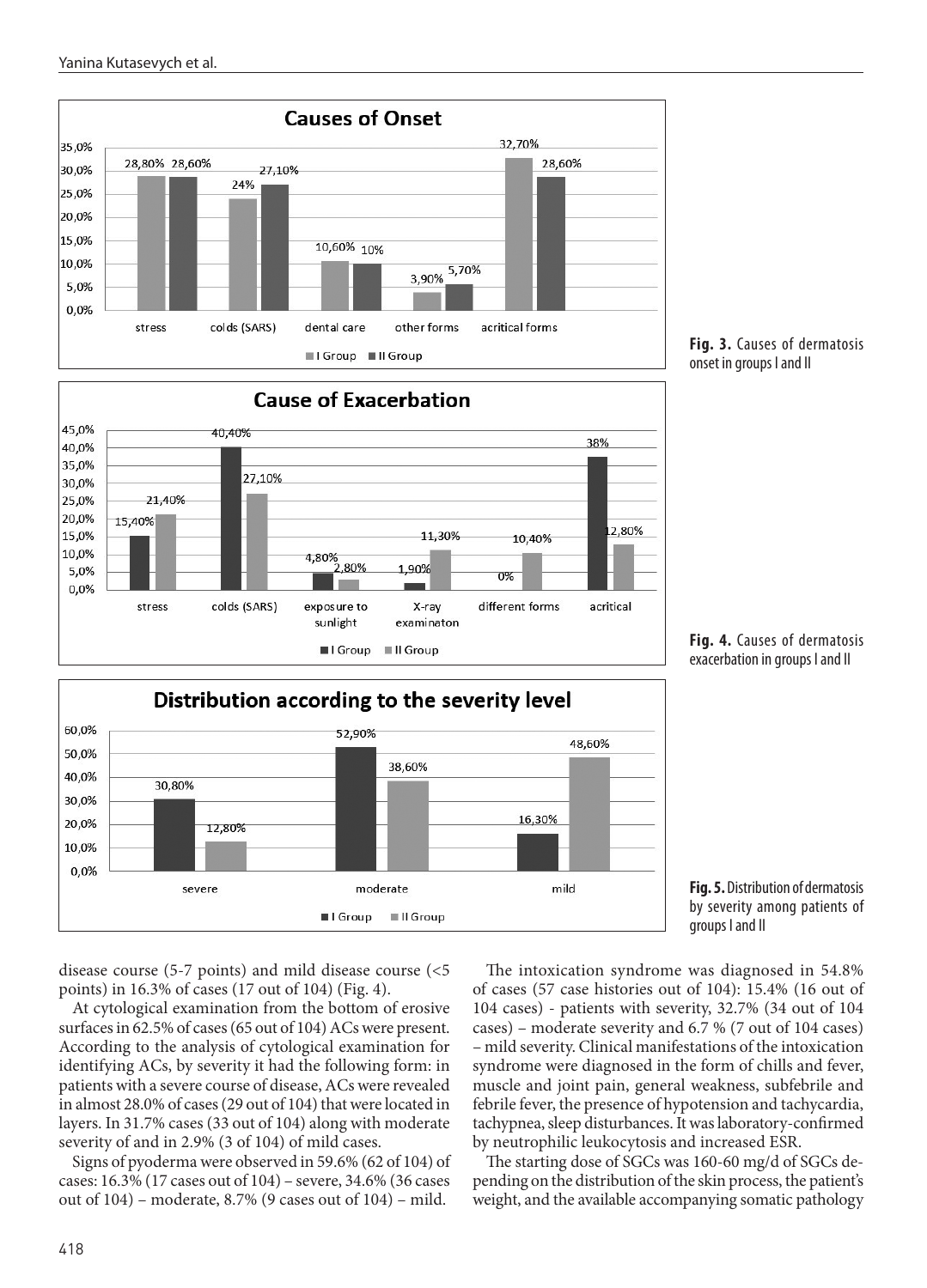

**Fig. 6.** Comparison of performance of both groups

(Fig. 2). Lack of therapeutic effect of high doses of SGCs in the first 7-10 days was observed in 20.2% (21 cases out of 104). The cytologic picture retained the previous characteristics. When trying to reduce SGCs by 15-20% of the maximum starting dose, exacerbation occurred in 21.2% (22 of 104 cases). When observing cytological drugs in the dynamics, there was an increase in the number of AC while maintaining morphological characteristics (due to the influence of glucocorticoid drugs). In 58.6% of cases (61 cases out of 104), in the 2nd week of treatment there was noted stabilization of the skin process. When reducing the dose of SGCs to 37.5 - 35 mg/d over a period of 2 - 3 months from the date of patient's discharge there was noted an exacerbation of dermatosis in these patients. Dermatosis was common; severity was found. The patient required hospitalization. In each case, patients in this group in addition to SGCs therapy were prescribed AZA at a dose of 100-50 mg/d.

According to the analysis of factors contributing to the exacerbation of the disease, psycho-emotional overload was indicated in 15.4% (16 case histories out of 104), colds – 40.4% (42 case histories out of 104), solar insolation – 4.8% (5 case histories out of 104), X-ray examination – 1.9% (2 case histories out of 104). The exacerbating factor could not be established in 37.5% (39 cases out of 104) (Fig. 5).

Indications for prescription of AZA were the following: lack of therapeutic effect of SGCs therapy; the appearance of new lesions when trying to gradually reduce the dose of SGCs; exacerbation of dermatosis during the first year.

The II group included 70 case histories of patients with AP in the treatment of which they used SGCs drugs. PV was established in 59 cases out of 70 (84.3%), PF – 6 cases out of 70 (8.6%) and PS – 5 case histories out of 70 (7.1%) (Fig. 1B). In most cases, the primary rash was localized on the mucous membranes – 70.0% (49 cases out of 70). Patients, as with group I, received therapy for stomatitis. According to anamnestic data, patients aged 26 to 79 (mean age  $54 \pm 1.4$ ) in the ratio of women/men 1.7/1. The diagnosis period lasted  $5.5 \pm 0.3$  months. Over time, the average duration of dermatosis was equal to  $7.0 \pm 0.6$  years in the above-mentioned group of patients (Fig. 2).

The cause of the primary rash was psycho-emotional overload in 20 cases out of 70 (28.6%), colds (SARS) in 19 case histories out of 70 (27.1%). The presence of rash after dental treatment was noted in 7 of 70 cases (10.0%). Excessive sun exposure and burns were reported in 4 cases out of 70 (5.7%). It was not possible to determine the cause of the rash in 20 out of 70 cases (28.6%) (Fig. 3).

According to the status localis assessment, severe dermatosis (12-8 points) was noted in 12.8% (9 cases out of 70), medium (7-5 points) – in 38.6% (27 out of 70) and mild (<5 points) – in 48.6% (34 out of 70 cases) (Fig. 4).

Cytological examination of the material obtained from the bottom of the rash foci revealed AC in 18 cases out of 70, which constituted almost 25.7%. In the case histories of patients with a severe disease course – 5.7% (4 cases out of 70), medium – 17.1% (12 cases out of 70) and mild – 2.9% (2 cases out of 70), AC had different quantitative and morphological signs depending on the severity of dermatosis.

Signs of pyoderma were observed in 17 out of 70 cases  $(24.3\%)$ : in 5 cases out of 70 with a severe course – 7.1%; 8 out of 70 cases (11.4%) – moderate and 4 case histories out of 70 (5.7%) – mild.

With intoxication syndrome were observed in 11 cases out of 70 (15.7%): 4 case histories out of 70 (5.7%) – severe and in 7 cases out of 70 (10.0%) – moderate. Patients with mild dermatosis had no signs of intoxication.

According to the distribution of the skin process, the weight, and the concomitant somatic pathology, the starting dose of SGCs ranged from 120 to 45 mg/d (Fig. 2). Assessing the course of the disease, it was found that new vesicles did not form on the 5-7th day of treatment. In the second week of treatment there were signs of erosion inlay (dense multilayered crusts were formed whose edges were raised on the periphery and epithelialization was observed), negation of Nikolsky's symptom was observed and a program of gradual reduction of SGCs to 25-20 mg/d was started for 9-12 months under the supervision of a district dermatologist.

Exacerbations occurred in 1-2 years after discharge from hospital. The reasons included: SARS – in 19 cases out of 70 (27.1%); stress was observed in 15 case histories out of 70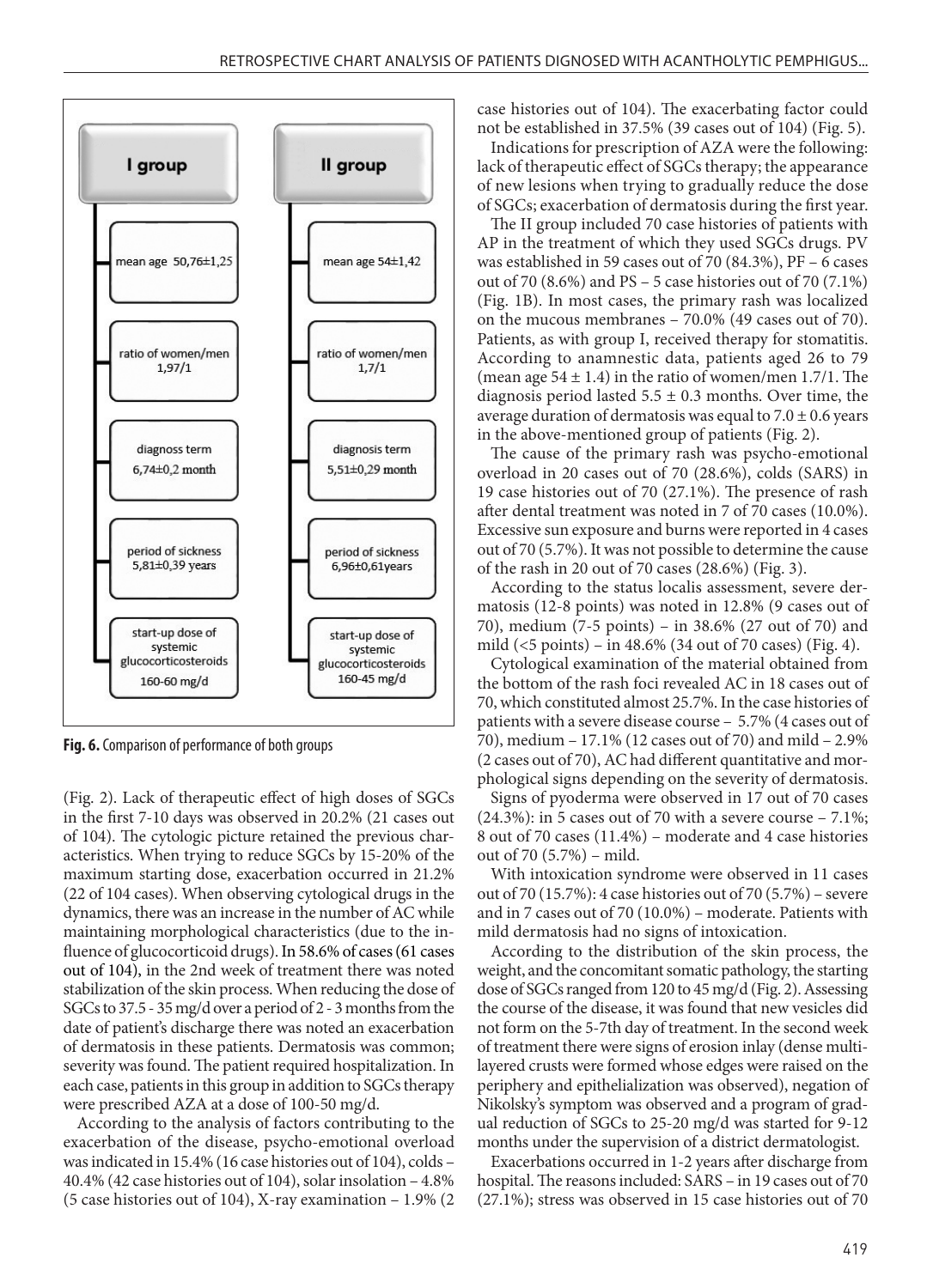(21.4%); refusal of basic maintenance therapy in 10 cases out of 70 (14.2%); radiological irradiation was noted in 8 cases out of 70 (11.3%); unsystematic use of NSAIDs 4 cases out of 70 (5.6%). The use of penicillin antibiotics provoked an exacerbation in 3 cases out of 70 (4.8%) and solar exposure was indicated in 2 case histories out of 70 (2.8%). The cause of dermatosis exacerbation could not be determined in 9 cases out of 70 cases (12, 8%) (Fig. 5).

To date, 80.7% of patients have a disability based on the following diagnosis: AP corticosteroid dependent form. It is known that 8.8% of patients died within the first 7 years after the onset of primary dermatosis manifestations due to complications caused by the SGCs therapy.

## **DISCUSSIONS**

According to clinical and anamnestic data, during the retrospective analysis of case histories, the criteria determining the severity of AP during treatment were determined: the age of patients, the diagnosis period, the prevalence of lesions and severity of dermatosis according to the IKEDA index [15], the selection of adequate treatment tactics, taking into the complications caused as a result of the SGCs therapy [10].

Thus, it was found that patients of group I were younger than persons of group II by  $3.2 \pm 0.2$  years, and despite this, in terms of the severity of clinical manifestations and the course of AP, they prevailed in patients of group I (30.8% in group I versus 12.8% in group II).

The period of diagnosis establishment in patients of group II was shorter, varying up to 6 months, which makes it possible to state the typicality of the clinical picture and course in this group of patients. The prescription of SGCs to patients had taken place earlier and did not lead to steroid resistance. Thus, in group II, the number of patients with a severe disease course was lower by 20.0% than in patients of group I.

The presence of intoxication and signs of pyoderma were more common in patients of group I receiving therapy with prescription of SGCs and AZA. The number of exacerbations per year for an unknown reason in group I was almost 3 times higher. The ineffectiveness of high starting doses of SGCs was 20.2% of cases compared with those in group II.

The analysis of case histories showed the impossibility of achieving the level of maintenance dose of SGCs without prescription of additional immunosuppressive therapy in 79.8% of cases for group I.

The above factors complicate the course of dermatosis due to the prevalence of dermatosis, the presence of bacterial complications [5, 6], loss of biologically active trace substances, fluid, protein, carbohydrate and lipid metabolism [8, 9], the development of resistant forms to SGCs [11, 17]. As a consequence to high doses of immunosuppressive therapy which leads to disability and mortality in some cases were showed in previous studies [3, 17].

### **CONCLUSIONS**

Analysis of case histories of patients with AP who received medical care in the dermatological department of the SE "IDV OF NAMS of UKRAINE" in Kharkiv for the period 2008-2018 showed the impossibility of achieving the level of maintenance dose of SGСs without the appointment of additional immunosuppressive therapy in 41.4% of cases of patients of group I in the first three months of therapy and in 58.6% of cases of patients of group I in the second half a year. While patients of group II reached a maintenance dose of basic therapy of 25-20 mg / d during the first 3 months and did not have exacerbation of dermatosis during the first year if the recommendations are followed.

Clinical signs of steroid resistance in patients were established: the appearance of new elements at a high dose of SGСs - AZA was prescribed in the second week after hospitalization; the appearance of new blisters with a gradual decrease in the dose of SGСs by 15-20% of the initial - AZA was prescribed for 3-4 weeks of treatment; exacerbation from 2 times a year during the first year.

#### **REFERENCES**

- 1. Porro A.М., Filho G.H., Santi C.G. Consensus on the treatment of autoimmune bullous dermatoses: pemphigus vulgaris and pemphigus foliaceus – Brazilian Society of Dermatology. Bullous dermatoses An Bras Dermatol. 2019;94(2): 20-32.
- 2. Spindler V., Waschke J. Pemphigus a disease of desmosome dysfunction caused by multiple mechanisms. Front. Immunol. 2018;9:136:1-8. doi: 10.3389/fimmu.2018.00136.
- 3. Tavakolpour S. Current and future treatment options for pemphigus: Is it time to move towards more effective treatments? Int Immunopharmacol. 2017;53:133–142. doi: 10.1016/j.intimp.2017.10.027.
- 4. Kasperkiewicz M., Ellebrecht C.T., Takahashi H. et al. Pemphigus. Nat Rev Dis Primers. 2017;11(3):17026. doi: 10.1038/nrdp.2017.26.
- 5. Ren Z., Narla S., Hsu D.Y. et al. Association of serious infections with pemphigus and pemphigoid: analysis of the Nationwide Inpatient Sample. J Eur Acad Dermatol Venereol. 2018;32(10):1768-1776. doi: 10.1111/jdv.14961.
- 6. Stevens N.E., Cowin A.J., Kopecki Z. Skin Barrier and Autoimmunity-Mechanisms and Novel Therapeutic Approaches for Autoimmune Blistering Diseases of the Skin. Front Immunol. 2019;10:1089. doi: 10.3389/fimmu.2019.01089.
- 7. Kim E.J., Kim J.J. Amygdala, Medial Prefrontal Cortex and Glucocorticoid Interactions Produce Stress-Like Effects on Memory. Front. Behav. Neurosci. 2019;13:210. doi: 10.3389/fnbeh.2019.00210.
- 8. Yaghubi E., Daneshpazhooh M., DJalali M. et al. Effects of l carnitine supplementation on cardiovascular and bone turnover markers in patients with pemphigus vulgaris under corticosteroids treatment: A randomized, double – blind, controlled trial, Dermatologic Therapy. 2019;32(5):e13049. doi: 10.1111/dth.13049.
- 9. Whitworth J.A. Mechanisms of glucocorticoid-induced hypertension. Kidney Int. 1987; 31 (5): 1213-1224.
- 10. Schadt C. Glucocorticoids. Dermatology. 4th ed. Philadelphia: Elsevier. 2017, 2199 p.
- 11. Zhao Z., Xue Y., Hong D. et al. Polymorphisms in the Glucocorticoid Receptor Gene and Associations with Glucocorticoid-Induced Avascular Osteonecrosis of the Femoral Head. Genet Test Mol Biomarkers. 2017; 21 (5): 322-327. doi: 10.1089/gtmb.2016.0260.
- 12. Chotiyarnwong P., McCloskey E. Pathogenesis of glucocorticoidinduced osteoporosis and options for treatment. Nat Rev Endocrinol. 2020; 16:437–447. doi:10.1038/s41574-020-0341-0.